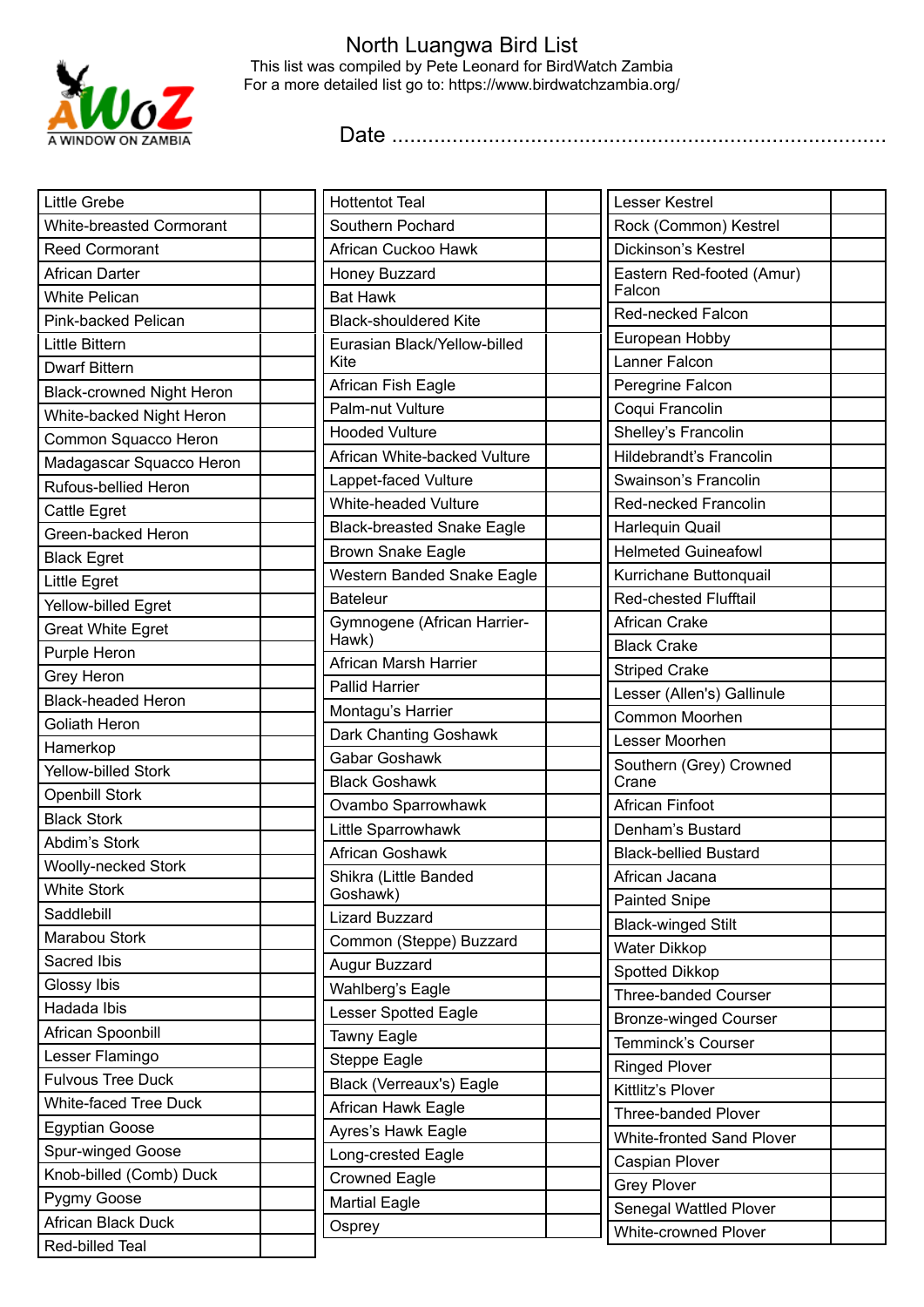| White-faced Owl                                |  |
|------------------------------------------------|--|
| Spotted Eagle Owl                              |  |
| Giant (Verreaux's) Eagle Owl                   |  |
| Pel's Fishing Owl                              |  |
| Pearl-spotted Owlet                            |  |
| <b>Barred Owlet</b>                            |  |
| Wood Owl                                       |  |
| Marsh Owl                                      |  |
| Fiery-necked Nightjar                          |  |
| <b>Freckled Rock Nightjar</b>                  |  |
| Gaboon (Mozambique/<br>Square-tailed) Nightjar |  |
| Pennant-winged Nightjar                        |  |
| <b>Bat-like Spinetail</b>                      |  |
| African Palm Swift                             |  |
| <b>Alpine Swift</b>                            |  |
| <b>Eurasian Swift</b>                          |  |
| <b>Little Swift</b>                            |  |
|                                                |  |
| <b>Horus Swift</b>                             |  |
| African White-rumped Swift                     |  |
| Red-faced Mousebird                            |  |
| Narina Trogon                                  |  |
| Half-collared Kingfisher                       |  |
| Malachite Kingfisher                           |  |
| Pygmy Kingfisher                               |  |
| Brown-hooded Kingfisher                        |  |
| Chestnut-bellied (Grey-<br>headed) Kingfisher  |  |
| Senegal (Woodland)<br>Kingfisher               |  |
| <b>Striped Kingfisher</b>                      |  |
| <b>Giant Kingfisher</b>                        |  |
| <b>Pied Kingfisher</b>                         |  |
| Little Bee-eater                               |  |
| Swallow-tailed Bee-eater                       |  |
| White-fronted Bee-eater                        |  |
| Madagascar (Olive) Bee-eater                   |  |
| <b>Blue-cheeked Bee-eater</b>                  |  |
| Eurasian Bee-eater                             |  |
| Southern Carmine Bee-eater                     |  |
| Eurasian Roller                                |  |
| <b>Lilac-breasted Roller</b>                   |  |
| Racket-tailed Roller                           |  |
| <b>Broad-billed Roller</b>                     |  |
| Red-billed (Green) Wood                        |  |
| Hoopoe                                         |  |
| Scimitarbill                                   |  |
| Hoopoe                                         |  |
| Red-billed Hornbill                            |  |
| <b>Crowned Hornbill</b>                        |  |
| Pale-billed Hornbill                           |  |
| African Grey Hornbill                          |  |
| Trumpeter Hornbill                             |  |

| Southern Ground Hornbill                    |  |
|---------------------------------------------|--|
| Whyte's Barbet                              |  |
| <b>Yellow-fronted Tinkerbird</b>            |  |
| Golden-rumped Tinkerbird                    |  |
| <b>Black-collared Barbet</b>                |  |
| <b>Black-backed Barbet</b>                  |  |
| <b>Crested Barbet</b>                       |  |
| Scaly-throated Honeyguide                   |  |
| <b>Greater Honeyguide</b>                   |  |
| Lesser Honeyguide                           |  |
| Bennett's Woodpecker                        |  |
| Golden-tailed Woodpecker                    |  |
| Little Spotted (Green-backed)<br>Woodpecker |  |
| Cardinal Woodpecker                         |  |
| <b>Bearded Woodpecker</b>                   |  |
| African Broadbill                           |  |
| African Pitta                               |  |
| <b>Flappet Lark</b>                         |  |
| Dusky Lark                                  |  |
| Red-capped Lark                             |  |
| Chestnut-backed Sparrow-<br>Lark            |  |
| <b>Black Saw-wing</b>                       |  |
| White-headed Saw-wing                       |  |
| <b>Eurasian Sand Martin</b>                 |  |
| African Sand (Brown-throated)<br>Martin     |  |
| <b>Mosque Swallow</b>                       |  |
| <b>Lesser Striped Swallow</b>               |  |
| Wire-tailed Swallow                         |  |
| <b>Pearl-breasted Swallow</b>               |  |
| <b>White-throated Swallow</b>               |  |
| <b>Barn Swallow</b>                         |  |
| <b>House Martin</b>                         |  |
| <b>Yellow Wagtail</b>                       |  |
| Long-tailed (Mountain) Wagtail              |  |
| <b>African Pied Wagtail</b>                 |  |
| Richard's (Grassveld/African)<br>Pipit      |  |
| Long-billed (inc. Wood) Pipit               |  |
| <b>Buffy Pipit</b>                          |  |
| <b>Tree Pipit</b>                           |  |
| <b>Striped Pipit</b>                        |  |
| Yellow-throated Longclaw                    |  |
| <b>Black Cuckoo-shrike</b>                  |  |
| White-breasted Cuckoo-shrike                |  |
| Little Greenbul                             |  |